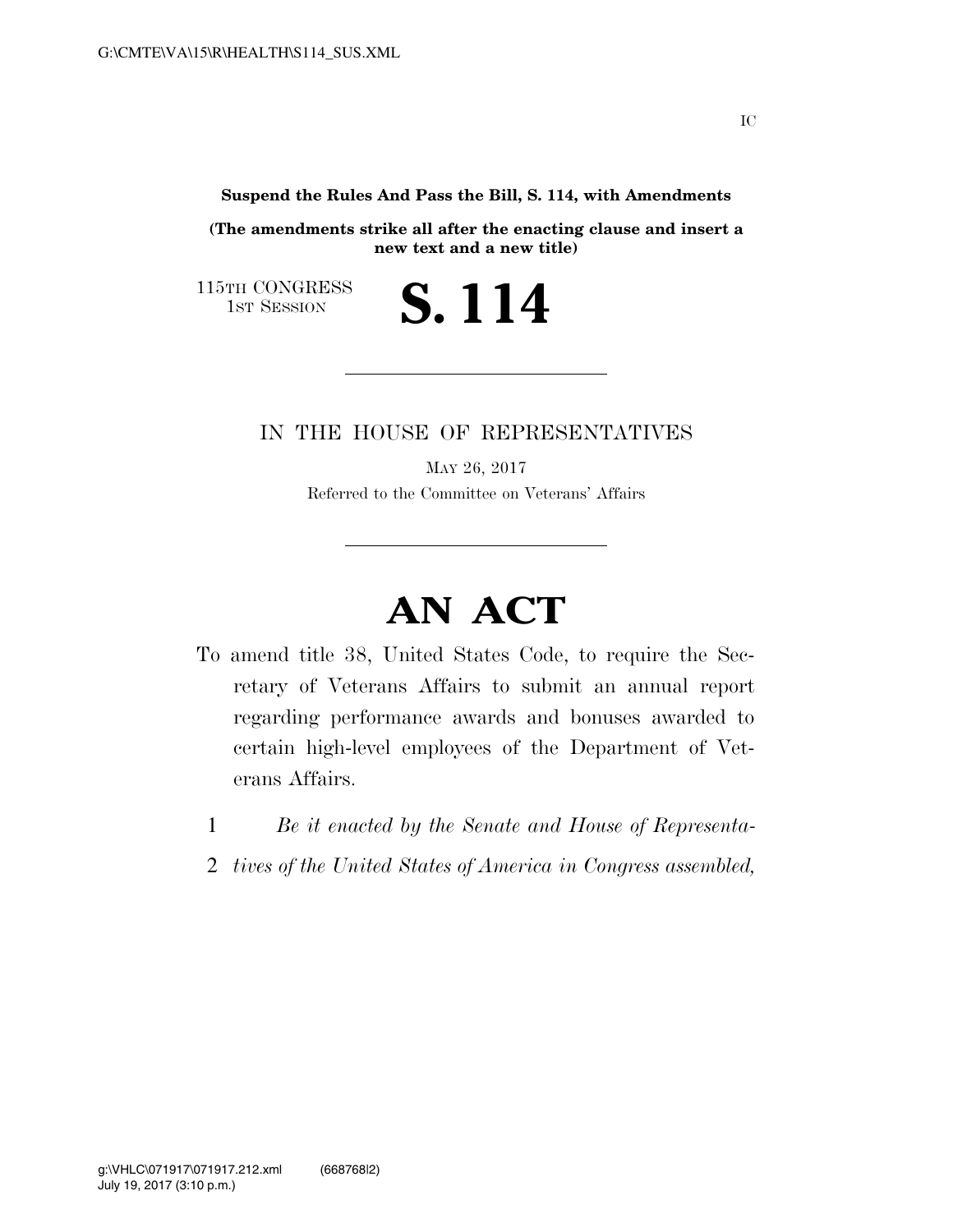## **SECTION 1. APPROPRIATION OF AMOUNTS.**

 (a) VETERANS CHOICE PROGRAM.—There is author- ized to be appropriated, and is appropriated, to the Sec- retary of Veterans Affairs, out of any funds in the Treas- ury not otherwise appropriated, \$2,000,000,000 to be de- posited in the Veterans Choice Fund under section 802 of the Veterans Access, Choice, and Accountability Act of 2014 (Public Law 113–146; 38 U.S.C. 1701 note).

 (b) AVAILABILITY OF AMOUNTS.—The amounts ap- propriated under subsection (a) shall be available for obli-gation or expenditure without fiscal year limitation.

**SEC. 2. EXTENSION OF REDUCTION IN AMOUNT OF PEN-**

 **SION FURNISHED BY DEPARTMENT OF VET- ERANS AFFAIRS FOR CERTAIN VETERANS COVERED BY MEDICAID PLANS FOR SERV-ICES FURNISHED BY NURSING FACILITIES.** 

 Section 5503(d)(7) of title 38, United States Code, is amended by striking ''September 30, 2024'' and insert-ing ''December 31, 2027''.

 **SEC. 3. EXTENSION OF REQUIREMENT FOR COLLECTION OF FEES FOR HOUSING LOANS GUARANTEED BY SECRETARY OF VETERANS AFFAIRS.**  Section 3729(b)(2) of title 38, United States Code,

is amended—

25 (1) in subparagraph  $(A)$ —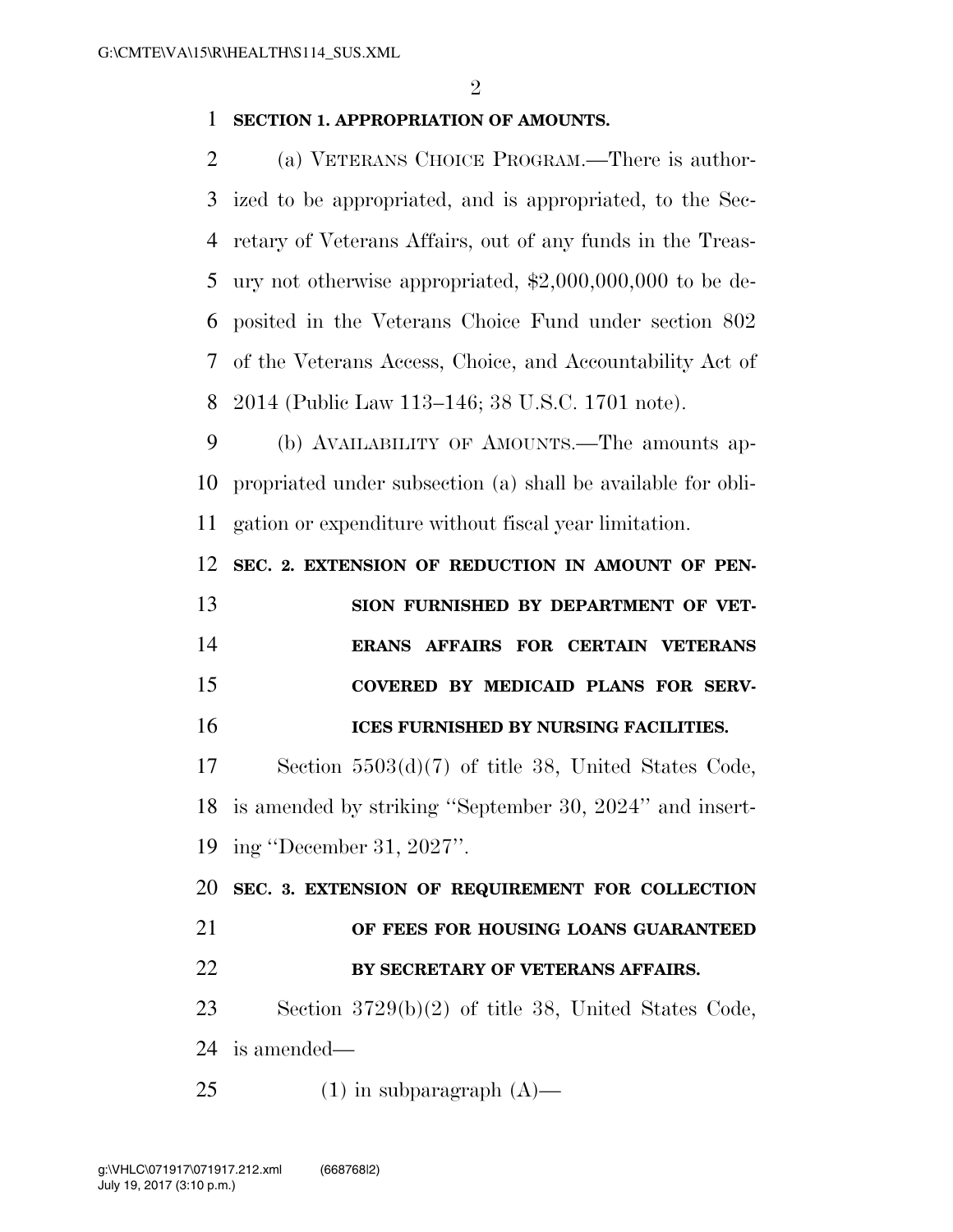| $\mathbf{1}$   | $(A)$ in clause (iii), by striking "September"    |
|----------------|---------------------------------------------------|
| $\overline{2}$ | $30, 2024"$ and inserting "December 31, 2027";    |
| 3              | and                                               |
| $\overline{4}$ | (B) in clause (iv), by striking "September        |
| 5              | $30, 2024"$ and inserting "December 31, $2027"$ ; |
| 6              | $(2)$ in subparagraph $(B)$ —                     |
| 7              | $(A)$ in clause (i), by striking "September"      |
| 8              | $30, 2024"$ and inserting "December 31, 2027";    |
| 9              | and                                               |
| 10             | (B) in clause (ii), by striking "September        |
| 11             | $30, 2024"$ and inserting "December 31, 2027";    |
| 12             | $(3)$ in subparagraph $(C)$ —                     |
| 13             | $(A)$ in clause (i), by striking "September"      |
| 14             | $30, 2024"$ and inserting "December 31, $2027"$ ; |
| 15             | and                                               |
| 16             | (B) in clause (ii), by striking "September        |
| 17             | $30, 2024"$ and inserting "December 31, 2027";    |
| 18             | and                                               |
| 19             | $(4)$ in subparagraph $(D)$ —                     |
| 20             | $(A)$ in clause (i), by striking "September"      |
| 21             | $30, 2024"$ and inserting "December 31, $2027"$ ; |
| 22             | and                                               |
| 23             | (B) in clause (ii), by striking "September        |
| 24             | 30, 2024" and inserting "December 31, 2027".      |